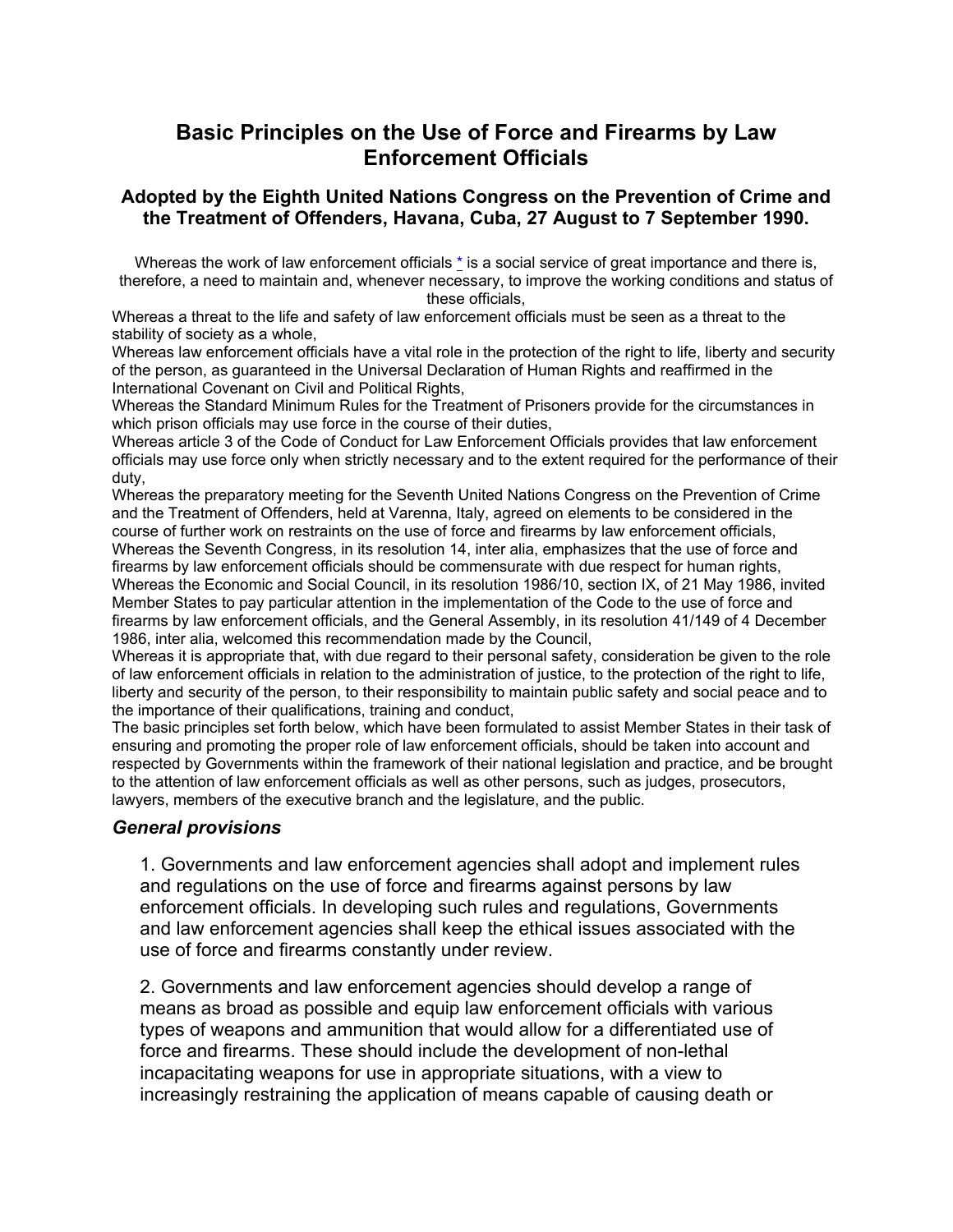injury to persons. For the same purpose, it should also be possible for law enforcement officials to be equipped with self-defensive equipment such as shields, helmets, bullet-proof vests and bullet-proof means of transportation, in order to decrease the need to use weapons of any kind.

3. The development and deployment of non-lethal incapacitating weapons should be carefully evaluated in order to minimize the risk of endangering uninvolved persons, and the use of such weapons should be carefully controlled.

4. Law enforcement officials, in carrying out their duty, shall, as far as possible, apply non-violent means before resorting to the use of force and firearms. They may use force and firearms only if other means remain ineffective or without any promise of achieving the intended result.

5. Whenever the lawful use of force and firearms is unavoidable, law enforcement officials shall:

(a) Exercise restraint in such use and act in proportion to the seriousness of the offence and the legitimate objective to be achieved;

(b) Minimize damage and injury, and respect and preserve human life;

(c) Ensure that assistance and medical aid are rendered to any injured or affected persons at the earliest possible moment;

(d) Ensure that relatives or close friends of the injured or affected person are notified at the earliest possible moment.

6. Where injury or death is caused by the use of force and firearms by law enforcement officials, they shall report the incident promptly to their superiors, in accordance with principle 22.

7. Governments shall ensure that arbitrary or abusive use of force and firearms by law enforcement officials is punished as a criminal offence under their law.

8. Exceptional circumstances such as internal political instability or any other public emergency may not be invoked to justify any departure from these basic principles.

### *Special provisions*

9. Law enforcement officials shall not use firearms against persons except in selfdefence or defence of others against the imminent threat of death or serious injury, to prevent the perpetration of a particularly serious crime involving grave threat to life, to arrest a person presenting such a danger and resisting their authority, or to prevent his or her escape, and only when less extreme means are insufficient to achieve these objectives. In any event, intentional lethal use of firearms may only be made when strictly unavoidable in order to protect life.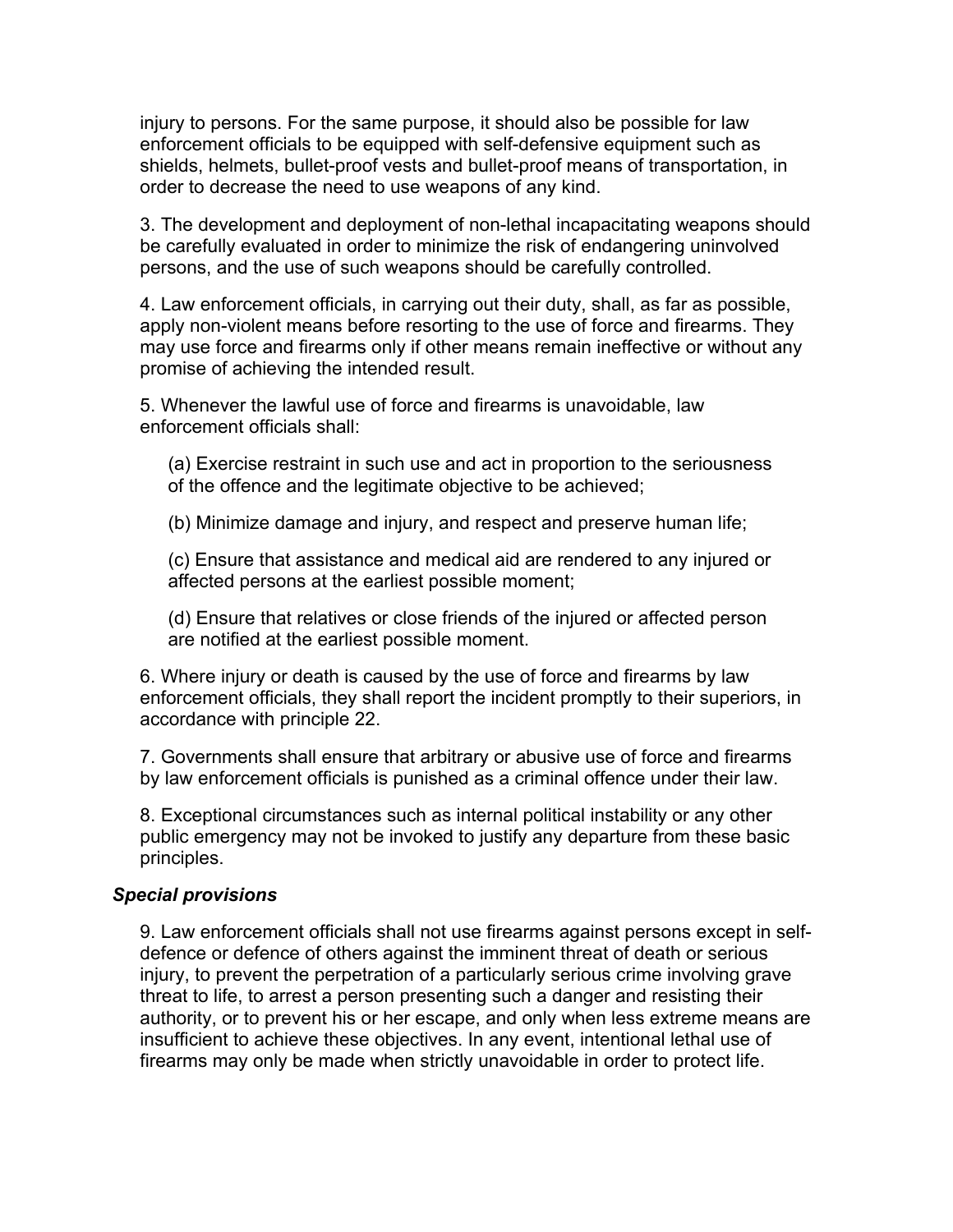10. In the circumstances provided for under principle 9, law enforcement officials shall identify themselves as such and give a clear warning of their intent to use firearms, with sufficient time for the warning to be observed, unless to do so would unduly place the law enforcement officials at risk or would create a risk of death or serious harm to other persons, or would be clearly inappropriate or pointless in the circumstances of the incident.

11. Rules and regulations on the use of firearms by law enforcement officials should include guidelines that:

(a) Specify the circumstances under which law enforcement officials are authorized to carry firearms and prescribe the types of firearms and ammunition permitted;

(b) Ensure that firearms are used only in appropriate circumstances and in a manner likely to decrease the risk of unnecessary harm;

(c) Prohibit the use of those firearms and ammunition that cause unwarranted injury or present an unwarranted risk;

(d) Regulate the control, storage and issuing of firearms, including procedures for ensuring that law enforcement officials are accountable for the firearms and ammunition issued to them;

(e) Provide for warnings to be given, if appropriate, when firearms are to be discharged;

(f) Provide for a system of reporting whenever law enforcement officials use firearms in the performance of their duty.

# *Policing unlawful assemblies*

12. As everyone is allowed to participate in lawful and peaceful assemblies, in accordance with the principles embodied in the Universal Declaration of Human Rights and the International Covenant on Civil and Political Rights, Governments and law enforcement agencies and officials shall recognize that force and firearms may be used only in accordance with principles 13 and 14.

13. In the dispersal of assemblies that are unlawful but non-violent, law enforcement officials shall avoid the use of force or, where that is not practicable, shall restrict such force to the minimum extent necessary.

14. In the dispersal of violent assemblies, law enforcement officials may use firearms only when less dangerous means are not practicable and only to the minimum extent necessary. Law enforcement officials shall not use firearms in such cases, except under the conditions stipulated in principle 9.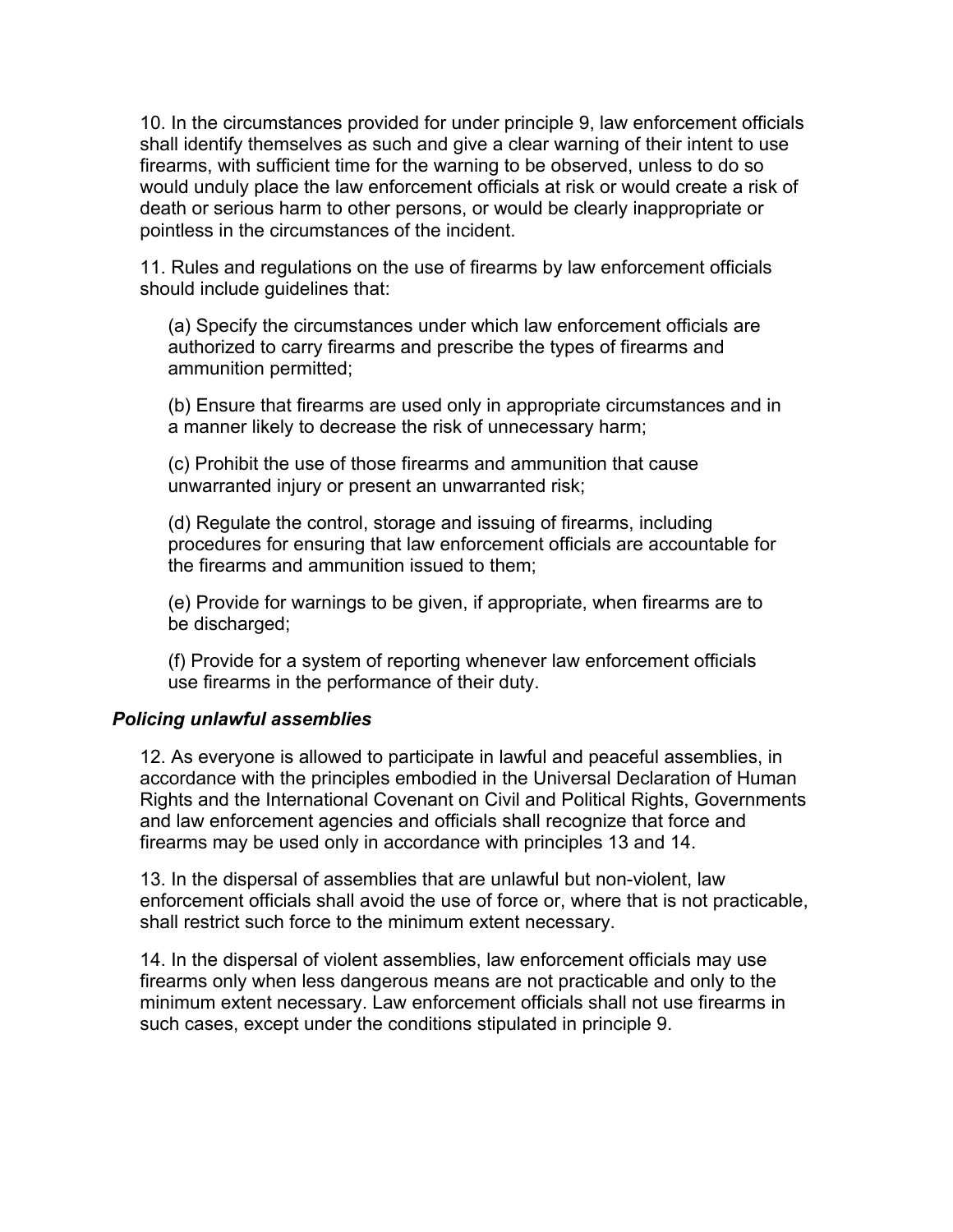## *Policing persons in custody or detention*

15. Law enforcement officials, in their relations with persons in custody or detention, shall not use force, except when strictly necessary for the maintenance of security and order within the institution, or when personal safety is threatened.

16. Law enforcement officials, in their relations with persons in custody or detention, shall not use firearms, except in self-defence or in the defence of others against the immediate threat of death or serious injury, or when strictly necessary to prevent the escape of a person in custody or detention presenting the danger referred to in principle 9.

17. The preceding principles are without prejudice to the rights, duties and responsibilities of prison officials, as set out in the Standard Minimum Rules for the Treatment of Prisoners, particularly rules 33, 34 and 54.

## *Qualifications, training and counselling*

18. Governments and law enforcement agencies shall ensure that all law enforcement officials are selected by proper screening procedures, have appropriate moral, psychological and physical qualities for the effective exercise of their functions and receive continuous and thorough professional training. Their continued fitness to perform these functions should be subject to periodic review.

19. Governments and law enforcement agencies shall ensure that all law enforcement officials are provided with training and are tested in accordance with appropriate proficiency standards in the use of force. Those law enforcement officials who are required to carry firearms should be authorized to do so only upon completion of special training in their use.

20. In the training of law enforcement officials, Governments and law enforcement agencies shall give special attention to issues of police ethics and human rights, especially in the investigative process, to alternatives to the use of force and firearms, including the peaceful settlement of conflicts, the understanding of crowd behaviour, and the methods of persuasion, negotiation and mediation, as well as to technical means, with a view to limiting the use of force and firearms. Law enforcement agencies should review their training programmes and operational procedures in the light of particular incidents.

21. Governments and law enforcement agencies shall make stress counselling available to law enforcement officials who are involved in situations where force and firearms are used.

# *Reporting and review procedures*

22. Governments and law enforcement agencies shall establish effective reporting and review procedures for all incidents referred to in principles 6 and 11